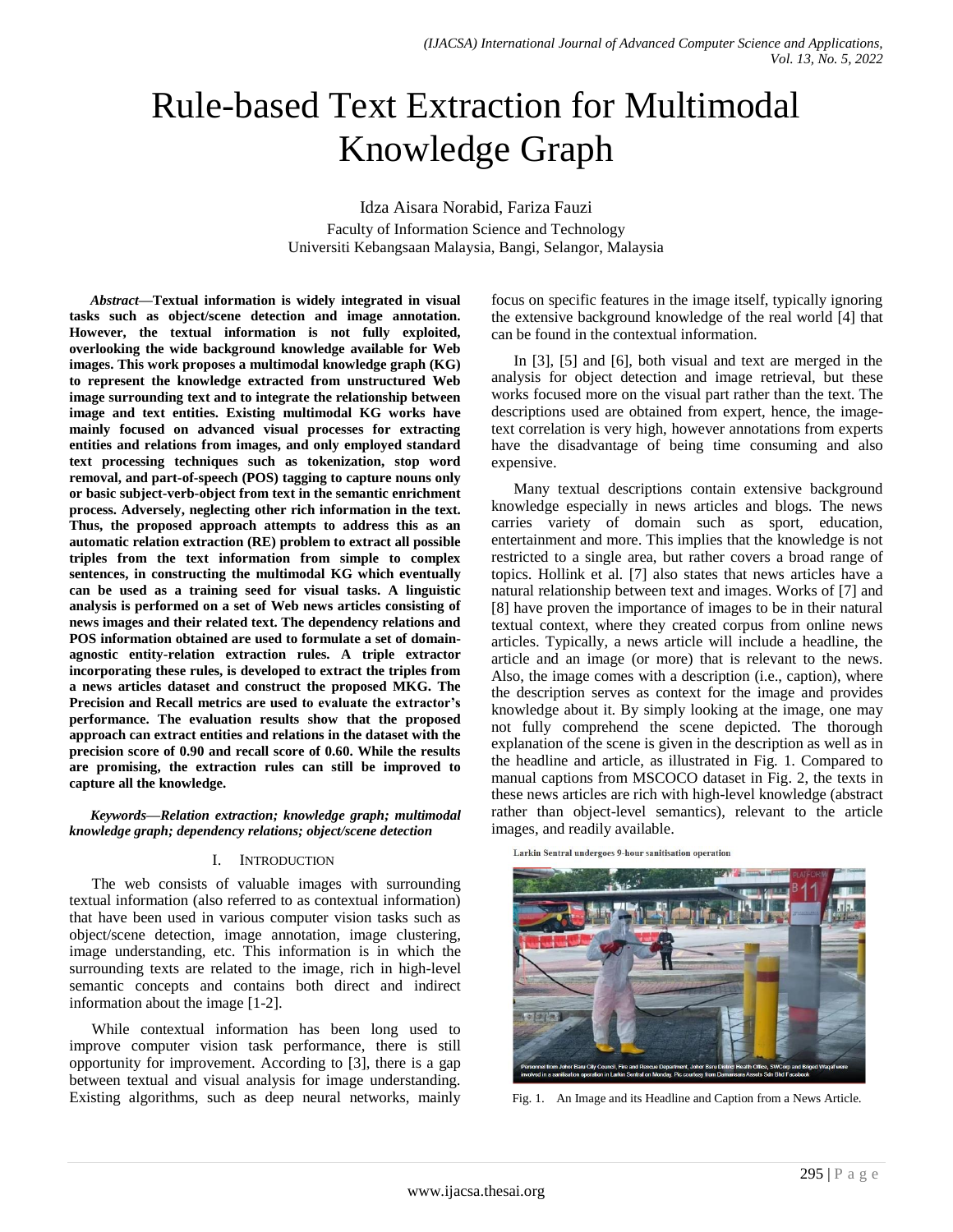several motorcyclists driving down a street into an intersection. people riding down the street on their bikes. a line of many motorcycles driving down the road. a line of people on motorcycles on a street a group of bikers riding bikes down a street.



Fig. 2. A Sample Image and its Captions from MSCOCO.

If the background knowledge in the Web news articles can be acquired in a structured manner, then a knowledge base can be generated, which can then be applied in visual tasks. Pan et al. [9] worked on methods that can improve the task of question answering (QA) and similarly, Wu et al. [10] proposed method to improve performance for answering visual questions. Both studies prove that it is important to incorporate external knowledge into machines to propose how humans handle such tasks. However, this vast knowledge that relates to the images is in the unstructured textual form. Thus, the suitable technique for extracting knowledge in a more structured way from large amounts of text and images and for describing the diversity of entities and concepts that exist in the real-world is required.

Li et al. [11] propose knowledge graph to learn knowledge for social image understanding. Knowledge graphs (KG) have long been used to represent knowledge and real-world events as graphs with nodes (entities), edges (relations) and labels. A KG is a data structure capable of capturing real-world concepts/entities and their relationships from unstructured text, transforming them into a structured graph. It reveals relationships between entities found in the text. Two entities and the relation between them are called triple (i.e., the basic building block for KG).

Gong and Wang [12] have produced a KG in their work where the graph is a multimodal KG (i.e., a KG consisting of text and images). The method used still has room for improvement as it only captures nouns or noun phrases, ignoring other rich information such as the verbs or the adjectives that explain about the image, hence, not fully utilizing the vast image background knowledge that can be acquired from the unstructured text.

To build a KG from text, the task of relation extraction (RE) is applied to extract the relationship. The development of this relation extraction algorithm has several techniques. The two general categories are rule-based and machine learningbased [13]. Rule-based relation extraction is performed by using linguistic knowledge and domain knowledge to build pattern based on words, parts of speech (part-of-speech) or semantics in collaboration with domain experts and then the relationship is extracted according to the set of rules. Several works have used this approach in achieving their objectives [14,15,16].

Next, machine learning-based relation extraction methods use large amounts of labeled data for training and have shown good results in some instances [13]. There are also several open-source information extraction systems that use this approach such as NELL [17] and OLLIE [18]. However, problems can arise, such as lack of training data and poor generalized performance. Thus, a rule-based relation extraction is the best option for extracting relationships as it does not require prior training data and the set rules will extract a more overall result.

In conclusion, the issues discovered are that unstructured background knowledge (text) needs to be organized in a structured way while still maintaining the natural image-text relationship found in news articles. Second, the use of simple text (nouns) in the construction of multimodal knowledge graphs causes the overlook of other rich information available from the text. Therefore, the aim of this work is to build a multimodal knowledge graph by using the images accompanied by textual information in news articles, as well as linguistic-based relation extraction techniques to overcome the stated problems.

This paper contributes to the development of a set of rules for extracting entities and relationships from text and image in news articles. The rules are based on linguistic analysis of simple to complex sentences, factoring in the image from the news article. Grammar dependency relationships are utilized as they are syntactic rather than semantic, and thus, not restricted to any domain, and relationship between words is preserved as well. In addition, two new rules are introduced to preserve the inherent relation between the news image and text. A triple extractor is implemented using these rules. The resultant extracted triples are then used to construct a multimodal KG that represents the news image and its background knowledge, where the main entities and their relationships are clearly illustrated.

This paper is divided into several sections. Section 2 highlights issues related to multimodal KG and current linguistic-based relation extraction techniques. Section 3 discusses in depth the proposed framework to build the multimodal KG automatically from a corpus of news articles. The framework consists of three main phases: Phase 1: Preprocess datasets, Phase 2: Extract entities and relationships, and Phase 3: Build a multimodal KG. The triple extractor which produced the multimodal KG that describes the relationship between texts and images is evaluated based on precision and recall metrics and the findings are shown and discussed in Section 4 and finally, Section 5 concludes this paper.

# II. RELATED WORK

This section provides an overview of KG and multimodal KG, with a focus on how text are processed and used in building multimodal KG as well as relation extraction (RE) techniques specifically the rule-based approach and dependency relationships.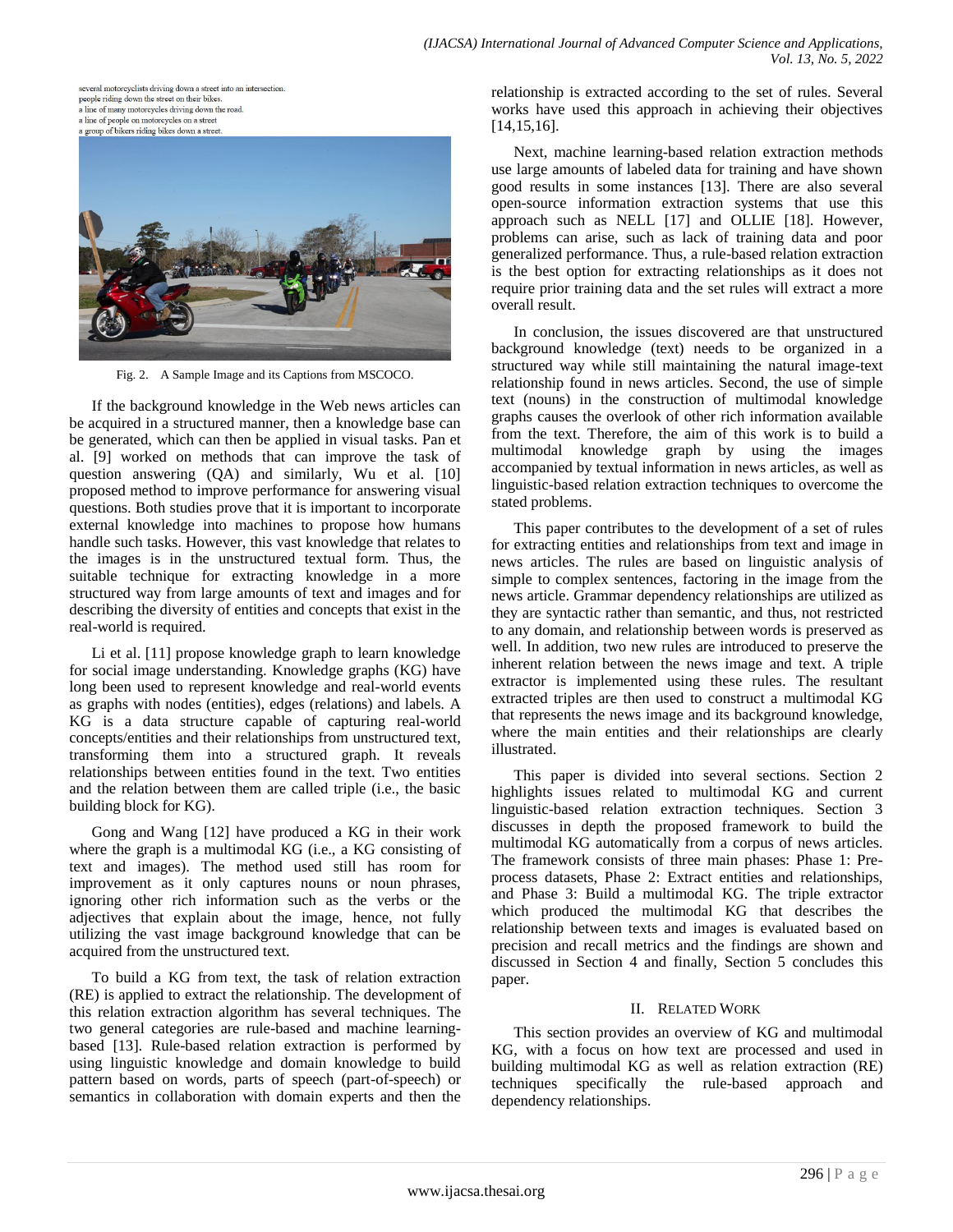# *A. Multimodal Knowledge Graphs (KG)*

A knowledge graph (KG) is a directed labelled graph consisting of nodes and edges. Nodes are real-world concepts and apart from text, images can also be used as nodes. Edge connects a pair of nodes and shows the relationship between nodes [19]. Nodes can also be known as entities and the edges that connect these two entities are known as relations or relationships. Two entities and the relation between them are referred to as a triple, which are the basic building block for KG. Many existing KGs have been built such as Google Knowledge Graph, DBPedia, Wordnet, ConceptNet. These existing graphs have been used in many real-world applications including computer vision tasks such as object detection, visual question answering tasks, image classification and more.

Wu et al. [20] have built a KG from text in news articles. Since this work focuses on summarize output, the resulting graph is a summary KG even though the original input is a long sentence. The essence of the sentence has been captured; however, it may not capture other information found in a long sentence. For example, given the following two sentences:

"Two more young black men join in the beating, which is caught on cameras."

"Two men who are young black and join fight."

The first sentence is the original long input sentence which is summarized to the second shorter input text. Triples from the summarized sentences are used to build the KG. Hence, in the example, the output does not capture the phrase "caught on cameras" which can also be the entity and relation for another triple. In another example, "Alice and Bob took the train to visit the zoo. They saw a baby giraffe, a lion, and a flock of colorful tropical birds." is summarized to "Alice and Bob visited the zoo and saw animals and birds". The words in bold in the original longer sentence are the text that are dropped and summed up as "animals and birds". These nouns can be important entities in computer vision tasks and the adjectives of the entities can be used to describe them. To obtain the main gist of a piece of information, the summarized sentences are sufficient, and the additional information may seem trivial. However, this trivial information can be considered particularly useful in object detection tasks even if it is only some descriptive text for certain entities.

Gong et al. [21] have produced multimodal learning approach for information extraction in which entities involve not only text but can include images or audio and relationships that connect entities either within or across modalities. The authors state that multimodal information such as text, pictures or audio are usually interrelated and complement to each other. Text and image modalities are focused due to the high availability of information.

Likewise, Gong and Wang [12] propose a multimodal learning algorithm to integrate textual information into visual knowledge extraction. While they have linked both the visual and textual parts in their proposed multimodal information extraction method, only nouns and noun phrases are used to tag image (or object in the image) with the "has-tag" relationship linking the image (or image object) to the image tags (i.e. the nouns or noun phrases), leaving out other rich information available from text, for example, in the sentence "A girl is playing with a sleeping dog in a room", the bold text "playing" and "sleeping" which give the actions for the nouns "girl" and "dog", respectively, are not captured.

Attribute is generally used to describe an object. According to [22], attributes allow to describe, compare and categorize objects easily. Researchers such as [23] and [24] have proven that with the addition of these attribute, there have been and improvement in the visual tasks. Hence, the present multimodal KGs can still be further improved by filling in more information that is available from text into multimodal KG.

# *B. Relation Extraction (RE)*

As mentioned in Section 1, to build a KG from text, it is very important to understand the text before extracting the relationship. Thus, leading to the task of relation extraction (RE). RE is a major sub-task of information extraction [25] and is also utilized for the detection and classification of semantic relationships between entity pairs [26].

Among the techniques in RE, [14] is one of the works that used a rule-based approach. The authors used this approach for mapping a predicate of a triple to an identical predicate in a KG. However, the generated rules cannot cover all possible patterns in open domain because of the sparsity of unstructured text. Similarly, in [15] use a rule-based approach but with the addition of a similarity-based approach to achieve their objective. In which, the resulting rules are able to cover all possible patterns which result in more complete triples.

In [16] has conducted a study to build an open information extraction system for Indonesian language with rule-based approach. This author has proven that by only using rule-based still can formulate a generalized rule that can capture triples in a wide, open domain. Thus, this work is referenced in terms of the method used to extract relationships between entities. They use part of speech (POS) tagging such as noun, verb, etc. and dependency relationships to extract relationships. The authors concluded that the method used was to identify the relationship based on the VERB POS tag in the extraction of the single verbs. Moreover, the ADVMOD (adverbial modifier) dependency relationship was used alongside VERB POS to obtain a more complete relationship. Extracting entities for both subject and object produced a complete triple. However, the author does not consider the syntactic relationship that exists between the texts which describes a word i.e., an adjective to a noun. By taking in consideration this type of relation, most of the relationships that exist between texts will be captured.

Overall, the reviewed RE methods perform well for simple sentences but poorly for complex sentences. This study attempts to consider adverbial phrases with the extraction of verbs and prepositions in addition to the extraction of single verbs and utilizes the adjectival modifier (AMOD) dependency relation where this relationship describes the nature of an entity; therefore, leveraging on the available text resources.

# *C. Dependency Relationships*

The dependency-based parser labels the relationship that is dependent on the key word in order to get a sense of the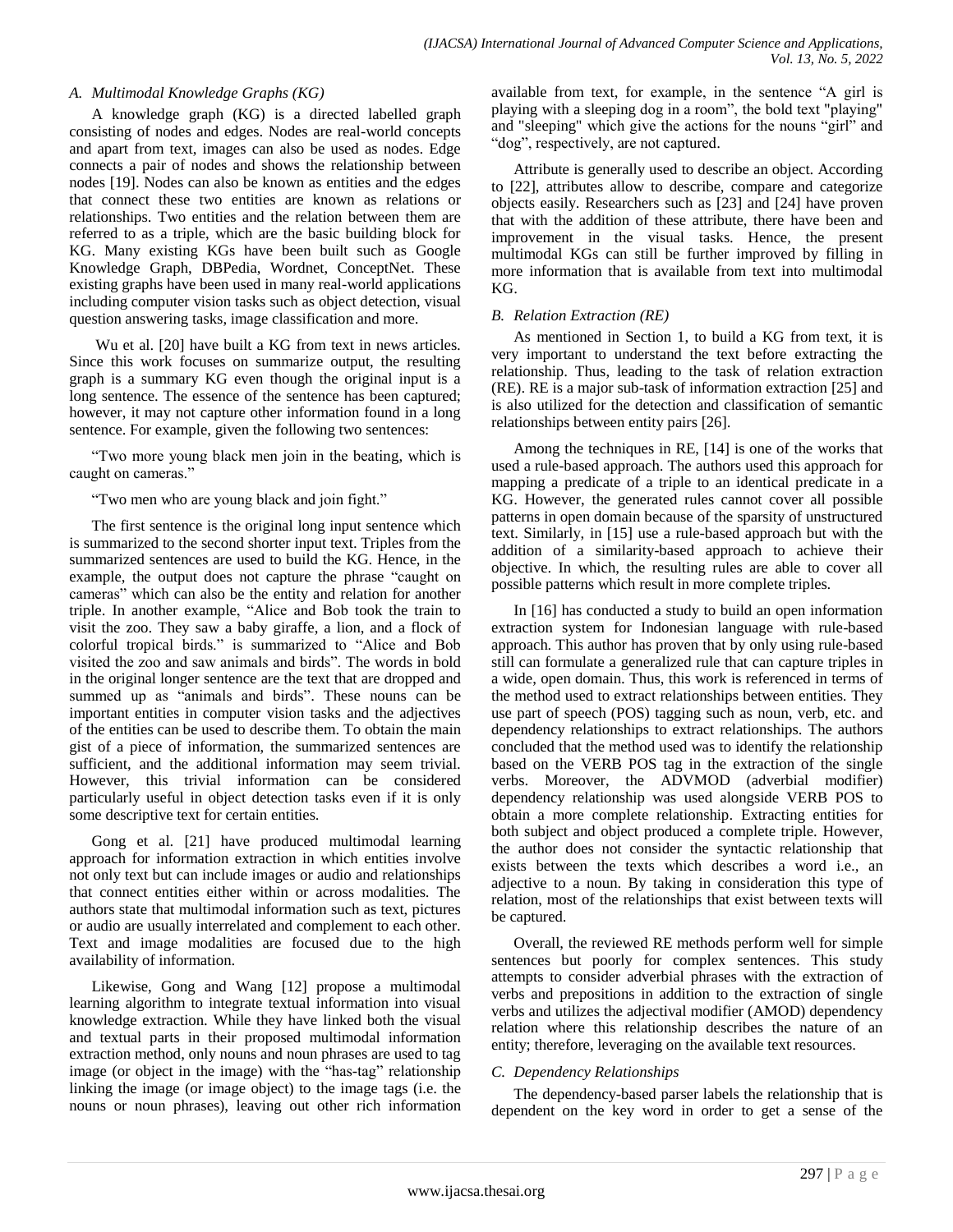predicate-argument relationship [27]. The task of the dependency parser is to take the input text and apply the proper set of dependency relationships to it [28]. A dependency parser helps to create a dependency tree, which is a tree model based on dependency relationships, by parsing words or sentences.

| TABLE I. | <b>RELATIONS IN CLAUSE PREDICATE CATEGORY</b> |  |  |
|----------|-----------------------------------------------|--|--|
|          |                                               |  |  |

| <b>Clause Predicate</b> | <b>Description</b>      |
|-------------------------|-------------------------|
| Nsubj                   | Nominal subject         |
| <b>N</b> subjpass       | Passive nominal         |
| Csubj                   | Clausal subject         |
| Csubjpass               | Clausal passive subject |
| Dobj                    | Direct object           |
| Iobi                    | Indirect object         |
| Ccomp                   | Clausal complement      |
| Xcomp                   | Open clausal complement |

TABLE II. RELATIONS IN NOUN DEPENDENTS (MODIFIER) CATEGORY

| <b>Noun Dependents</b> | <b>Description</b>    |
|------------------------|-----------------------|
| Amod                   | Adjectival modifier   |
| Advmod                 | Adverbial modifier    |
| Nmod                   | Nominal modifier      |
| Nummod                 | Numeric modifier      |
| Appos                  | Appositional modifier |
| Det                    | Determiner            |
| Compound               | Compound              |

Based on Universal Dependencies (UD) [29], there are 42 relationships that can be grouped into nine categories: (1) clausal predicates, (2) Non-core dependents of clausal predicates, (3) clausal dependents, (4) Noun dependents, (5) Coordination, (6) Compounding and unanalyzed, (7) Casemarking, prepositions, possessive, (8) Loose joining relations dan (9) others. According to [27], frequently used relationships focused on only two of the nine UD categories. The two categories are clausal predicates and noun dependents (modifiers). Table I and Table II are the examples of the list of universal dependency relationships that have existed. Some of these relationships, mainly subject (nsubj, nsubjpass, csubj, csubjpass), object (dobj and iobj), modifiers (amod, advmod) and compound relations, will be investigated in the analysis process of defining the rules.

# III. PROPOSED METHOD

In this section, a detailed explanation of the framework for building a multimodal KG is given. The framework for this study has three main phases. Phase 1: pre-process dataset, Phase 2: extract entities and relationships and Phase 3: build a multimodal KG. Fig. 3 shows the flow of how a multimodal KG is built from a news article.

This study contributes to the extraction of entities and relationships from real-world sentences found in news articles that can be simple short sentences up to long and complex sentences. Simple sentence is the article headline, mainly a short sentence that only have one verb per sentence while complex sentence is the caption which is a long sentence that can consist of multiple verbs in a sentence. This study aims to extract the relationship between two entities or known as triple from the text. The dependency relationship technique is applied to maintain the relationship of each word. Linguistic analysis is performed on each sentence to obtain grammatical dependencies, where a set of dependency relationships will be identified. This is an initial step to detect consistent pattern to formulate relation extraction rules. Once the rules set have been formulated, this set will be used to extract triples of the text. Finally, the extracted triple is used to construct a multimodal KG.



Fig. 3. Framework for Building a Multimodal KG.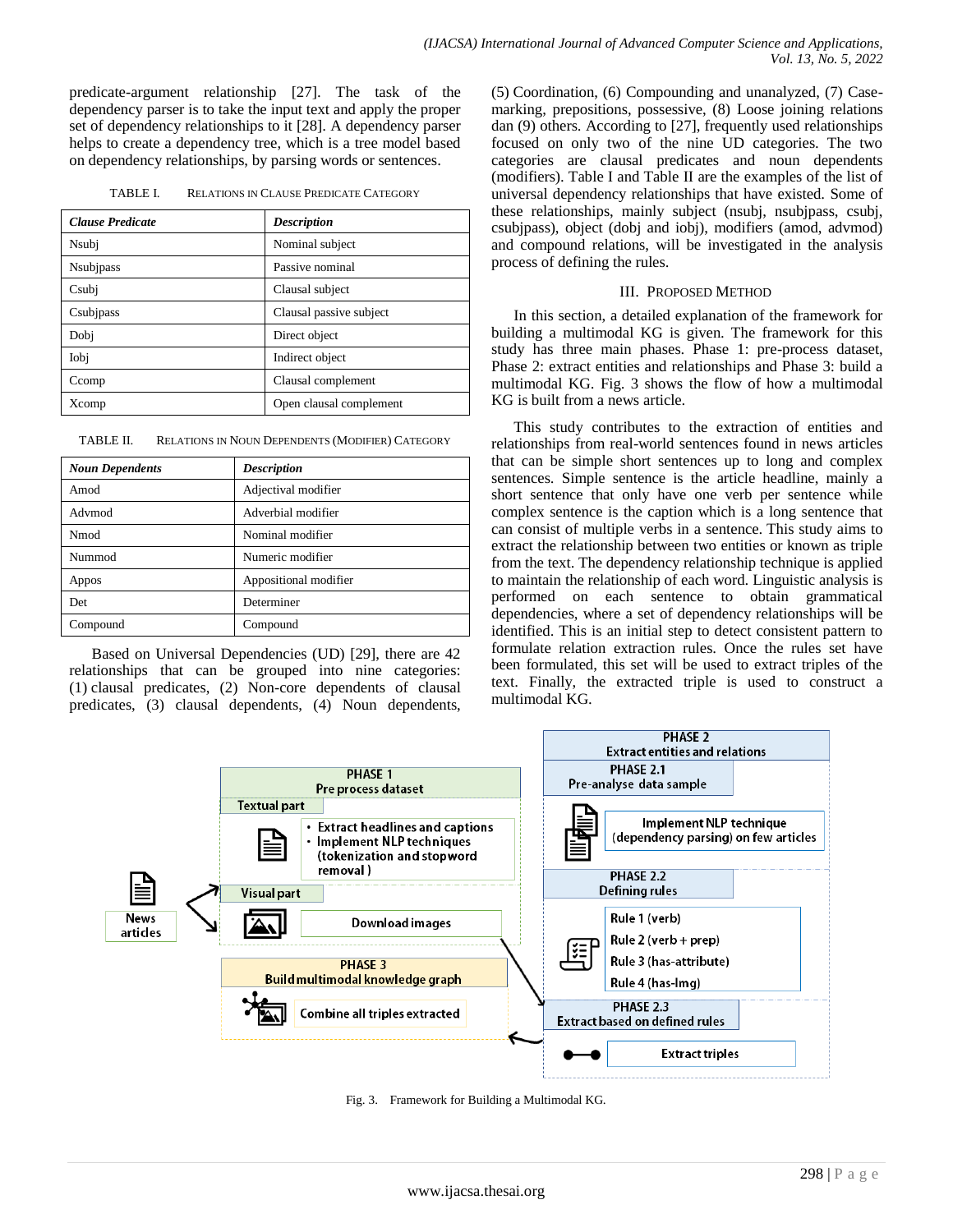### *A. Phase 1 (Pre-process Dataset)*

Starting with the first phase, the Phase 1 input is a collection of online news articles. Each article consists of an image and a text article. Here, the focus is on the image and the descriptive text that accompanies the image. Therefore, this study only considers article titles, captions and images. The text source is derived from the title and caption of the image while the visual source is from the article image.

A web news article consisting of news text and images related to the news. News articles need to be cleaned and filtered because news articles have a lot of information gathered (headlines, captions, date published and more). However, in this study, only a small portion of this rich information will be used. This is because the title and caption are sufficient to describe the image. NLP techniques such as tokenization and stop word removal will be applied to titles and captions. Both techniques will be modified so that the output produced is consistent with the study.

To briefly described, tokens can be formed in individual words or phrases but usually, one word is detected as one token. Even so, in some cases, there are words that cannot be considered a token. Tokenization is customized in a way that can combine several words as a single token. This customization will collect all words that have a hyphen (-) and combine them into one token. The next pre-processing step is stopword removal. The original stopword list should not be used in this study. Words such as prepositions (at, in, of, etc.) can be used as examples of why the original list cannot be used. This is because words prepositional words will be used later to extract relationships. Thus, the stopword list will be self-determined to suit this study. Specifically, words like "left, right, above, center, below'. These words are generally used in the caption to describe the position of a particular object in an image and are removed because it affects the performance of dependency-based parser which makes it less accurate.

For the visual part, each news article usually has an image to support the news. Each of these images will be downloaded via URL. It is then stored to be paired with the has-Image relationship which will be explained further in phase 2.2. This is to indicate that the caption is related to the image.

In conclusion, the output from this phase is the extracted text referring to the title and caption, and the image that has been downloaded. Finally, the dataset, D, represents the set of the entire news article.

$$
D = \{T, V\} \tag{1}
$$

where T and V are equivalent to the text and visual parts, respectively. For the set, T, consisting of h and c. h represents the title while c represents the caption.

$$
\{h, c\} = T \tag{2}
$$

For set V, which consists of only one element, img, which is the downloaded image.

# ${\rm \{img\}} = V$  (3)

## *B. Phase 2 (Dependency-based Entity Relation Extraction)*

The next phase is an extension of the textual part which is extracting entities and relationships. It will be divided into three sub-phases namely Phase 2.1: pre-analyse data, Phase 2.2: defining rules and Phase 2.3: extract based on the defined rules. Briefly, in Phase 2.1, several articles consisting of simple and complex sentences were selected and parsed through a grammatical parser. In Phase 2.2, the output of the grammar parser which is the dependency tree of each article will be analysed. This is an initial step to detect consistent pattern to formulate relation extraction rules. Once the rules have been determined, the triples (entities and relationships) will be extracted in Phase 2.3. Also, the downloaded images earlier on will be used as one of the entities for the triple set. Typically, a sentence with only a single verb consists of one triple. However, in some cases, there can be one sentence consisting of several triples. For instance, long sentences that have multiple verbs will produce more than one set of triples.

*1) Phase 2.1 (pre-analyse data: dependency parsing analysis):* In this sub-phase, the pre-analysis is carried out to identify rules for entity extraction. 10 sentences (headlines and captions) are randomly selected from several news articles together with the accompanying images and are analyzed manually which information supposed to be extracted. Then, it is parsed through a parser to show its grammatical structure (POS tag, dependency relations) to detect a pattern. The 10 sentences consist of five simple sentences and five complex sentences. Five more sentences are analyzed to ensure that no new patterns emerge. Hence, these 10 sentences are sufficient for the pre-analysis because of the nature of English sentences to have a similar grammar pattern, thus the result will be much alike.

Firstly, the set of sentences are manually examined where words that describe an image are identified and marked in yellow as shown in the Fig. 4 and 5. These marked words are considered as information that should be extracted. The sentences are put through a grammar dependency parser to obtain the parse tree structure, list of dependency relations and POS tag. Each word that has been marked is viewed in its grammatical structure that is the dependency relationship and POS tag as shown in Fig. 6. Based on the grammatical outputs produced, there are several dependency relationships that are often present on the marked words. The Visitation: Glasgow City Council pay family over Nazi-looted artwork. The crew of an Emirates Airline Boeing 777 prepares for passengers ahead of a demonstration flight in Dubai in 2007. Emirates announced plans Thursday to begin flying a Dubai to Panama City route on a 777, which will be the longest in the world.

Table III shows the frequently found dependency relations together with their explanations by [30,31].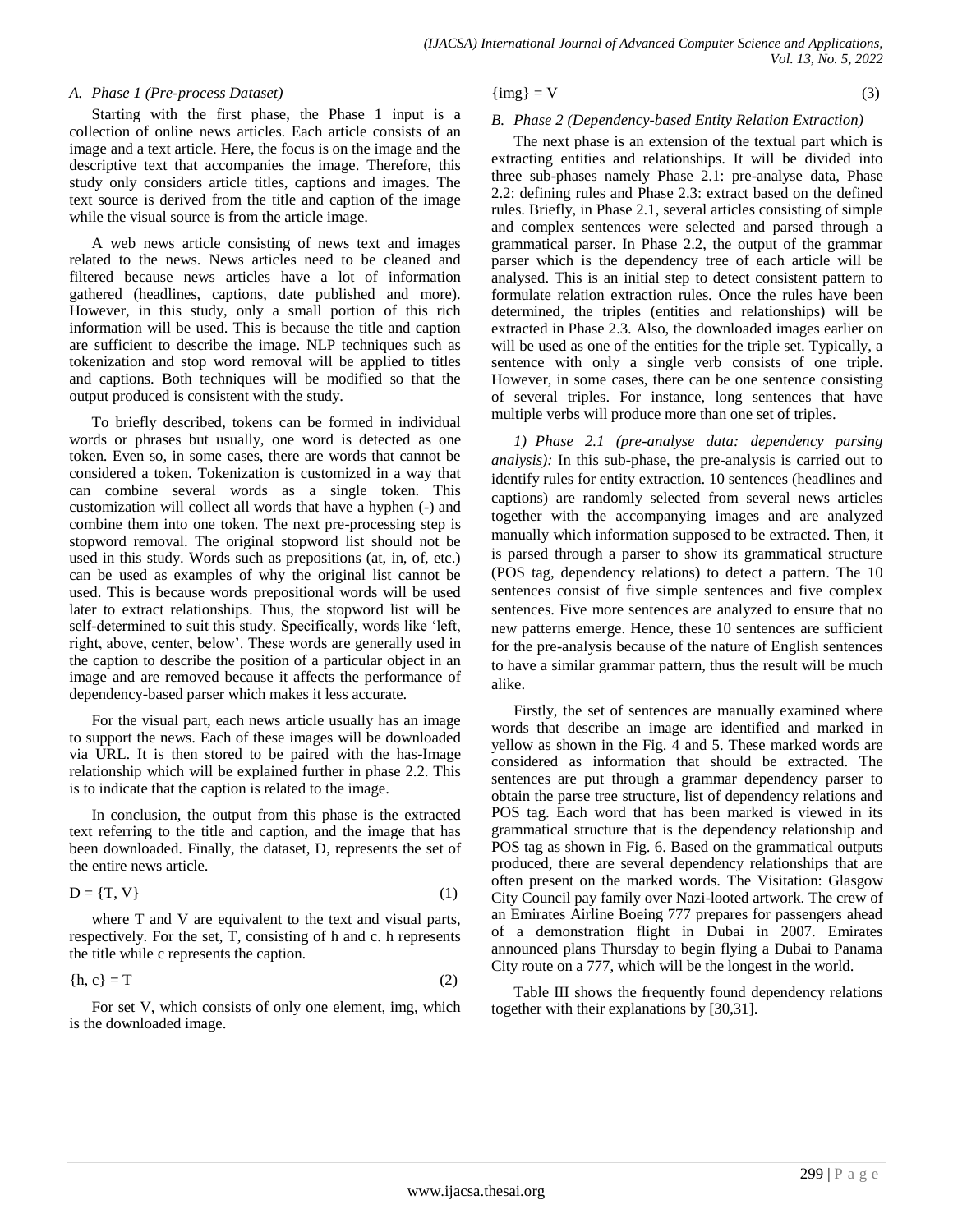*(IJACSA) International Journal of Advanced Computer Science and Applications, Vol. 13, No. 5, 2022*



Fig. 4. Example of Simple Sentence.



Fig. 5. Example of Complex Sentence.



TABLE III. TYPES OF DEPENDENCY RELATIONSHIPS

| <b>Dependency</b><br><b>Relationships</b> | <b>Description</b>                                         |
|-------------------------------------------|------------------------------------------------------------|
| <b>ROOT</b>                               | the main topic (verb) for the sentence                     |
| Compound                                  | nouns that modify the head of a noun phrase                |
| Nsubj                                     | nominal subject (noun phrase)                              |
| Dobj                                      | direct object                                              |
| Pobi                                      | prepositional object                                       |
| amod                                      | adjective phrases that change the meaning of a noun phrase |
| Prep                                      | prepositional phrases that modify the main meaning         |

According to [27], frequently used relationships are focused on two categories of relationships as mentioned in the previous section which is the clause predicate (Table I) and Noun Dependent (Table II). In Table III, these are the list of consistent relationships generated by the parser which fall into both of those relationship categories. The relationships are Compound, Nsubj, Dobj and amod. The prep relationship needs to be considered in order to capture the verb as a whole. Pobj in turn connects object entities to prep relationships.

According to [31], ROOT is a special label in the dependency tree that is usually on the main verb of a sentence. For some cases, if a phrase is processed or in other words is not a full sentence, ROOT is assigned to the noun of the head of the phrase. It can be observed that ROOT can be either a verb or a noun, in some sentences; and when the ROOT relation and POS noun are found in a sentence, the noun entity is highly related to the image, or to a particular entity in the image.

Hence, this is used to specify a new relation between the text (noun entity) and image (i.e., a text-visual relationship).

Apart from the dependency relationship is the POS tagging. This is the process of labelling punctuation in a language based on class classification. In other words, POS tagging indicate parts of speech to each word such as nouns, verbs, adjectives and more. Table IV shows the most common labels found on words that have been identified by the parser.

Having observed and analyzed the output of dependency relationships and POS tagging for these data samples, Tables III and IV are consistent patterns generated by the parser of the marked text. All these dependency relations and POS tag are used as the basis for the entity and relations extraction rules.

TABLE IV. POS TAG LABEL

| POS tag      | <b>Description</b> |
|--------------|--------------------|
| <b>ADP</b>   | Preposition        |
| ADJ          | Adjective          |
| <b>DET</b>   | Determiner         |
| <b>NOUN</b>  | Noun               |
| <b>PROPN</b> | Proper nouns       |
| <b>VERB</b>  | Verb               |

Based on the output in Fig. 6, basically for a relationship between texts, the text to be captured as a relationship has a POS tag labelled VERB and the entity has a POS tag labelled NOUN or PROPN. But the proposed method will also use the dependency relationship that has been generated by the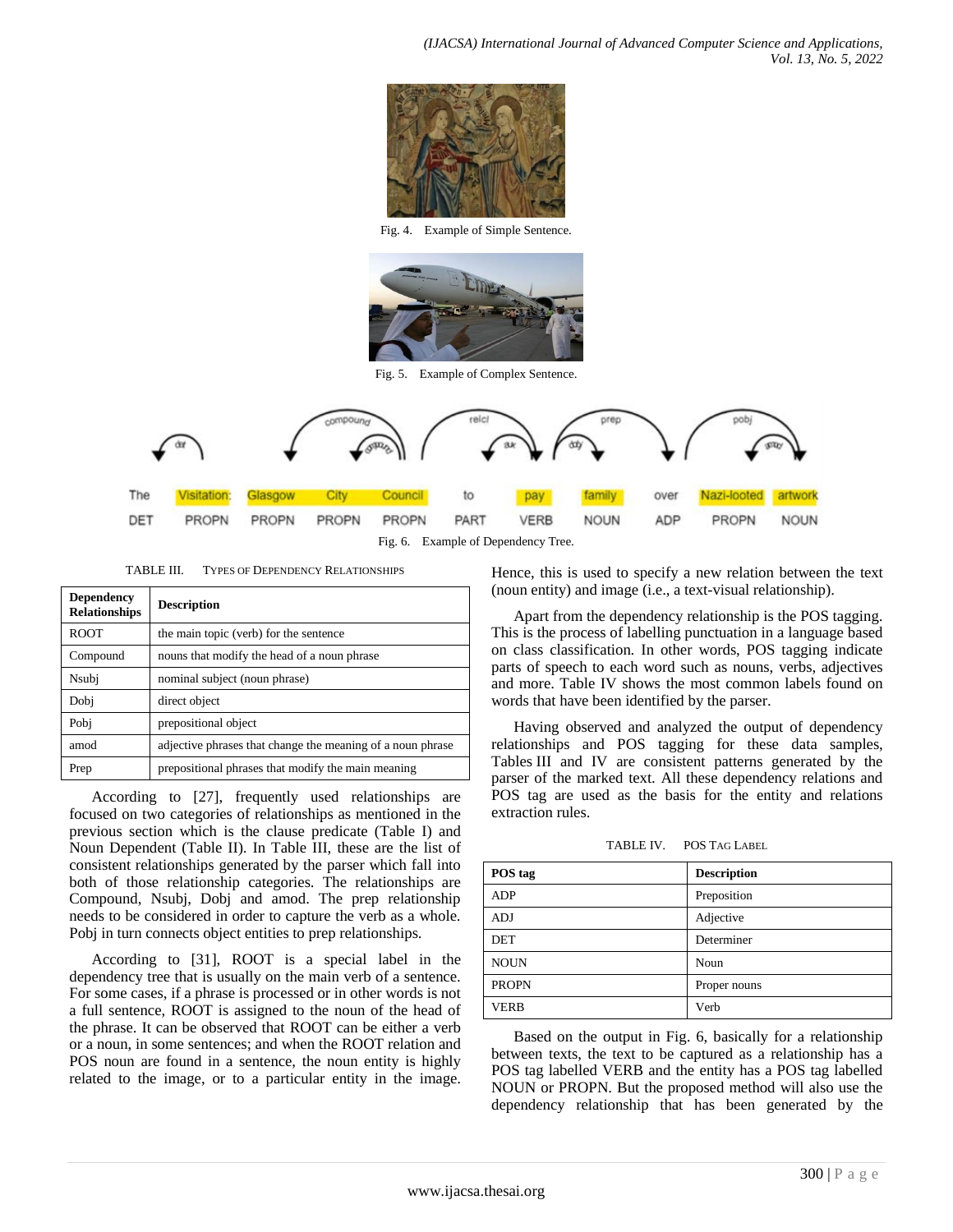dependency parser to extract the entities more accurately. The pattern for entity extraction based on dependency relationships is that text labeled Nsubj, Dobj or Pobj will be captured as an entity. The dependency relationship derived from the dependency tree also denotes a word that is either a subject or an object.

To extract the overall relation of the verb, the text having the "prep" dependency relationship was also combined with the main verb. With this, making the extracted relationship was more ideal. Furthermore, texts describing an entity are extracted based on "amod" dependency relationships making full use of all naturally occurring relationships between texts. In contrast to the text-image relationship, this relationship is pre-defined and uses the ROOT label to extract the appropriate entity.

Consistent pattern of dependency relationships and POS tag are used as the basis for rules for extracting entities and relationships. Also, relationships will be categorized into two namely 1) text-text and 2) text-visual. Category 1 is an extracted relationship that exists naturally between texts, for example, verb-based relationships, verb-based relationships and prepositions and relationships based on "amod" dependency relationships but are named as has-Attribute while Category 2 is a relationship set to link text with images.

Once the entity and relation are successfully extracted completely, then the triple, R that is completely extracted will be produced and the relation (h), subject (s), and object (o) are arranged in the following order.

$$
R = \{h, s, o\} \tag{4}
$$

*2) Phase 2.2 (Defining rules):* As noted earlier, this study focuses on rule-based relation extraction and covers not only text-text relationships but also text-visual relationships. In this subphase, four types of rules are set for extracting relationships as shown in Fig. 7. Therefore, the development of the rules is explained in more detail. After the analysis in Phase 2.1 is performed, the following rules are defined for extracting the relationship:

- Rule 1 (based on verb relationships).
- Rule 2 (based on verb + preposition relationship).
- Rule 3 (based on has-Attribute relationship).
- Rule 4 (based on has-Image relationship).

For Rule 1, the relation is captured first before the entity, so the first step is to identify the verb. The token having the ROOT dependency label and verb POS tag (VERB) will be captured as its relation. Next is to find subjects and objects as entities.

As for Rule 2, in addition to the verb itself, the relationship of verb + preposition is also considered in this study; similar to Rule 1, but with the addition of a prep dependency relationship as in Fig. 7.

Next, this Rule 3 is based on an amod-dependency relationship renamed as 'has-Attribute' relationship to indicate the characteristics of a particular word, which is mostly taken from an adjective word. Other than the previous rule, this Rule 3 will identify the object first by identifying the word with the amod dependence.

Since the has-Image relationship has been predefined so Rule 4 is defined to extract the entities for the relationship that link the image and text. Thus, it represents a text-visual relationship.

*3) Phase 2.3 (Extract based on rules):* Once the rules are determined, then the relations and entities will be extracted according to the rules as described in Phase 2.2. The processed data will go through an algorithm and a triple list will be generated. It will be arranged according to the respective articles. In this way it is clearer that there are some sentences that have more than one triple especially complex sentence.



Fig. 7. List of Rules.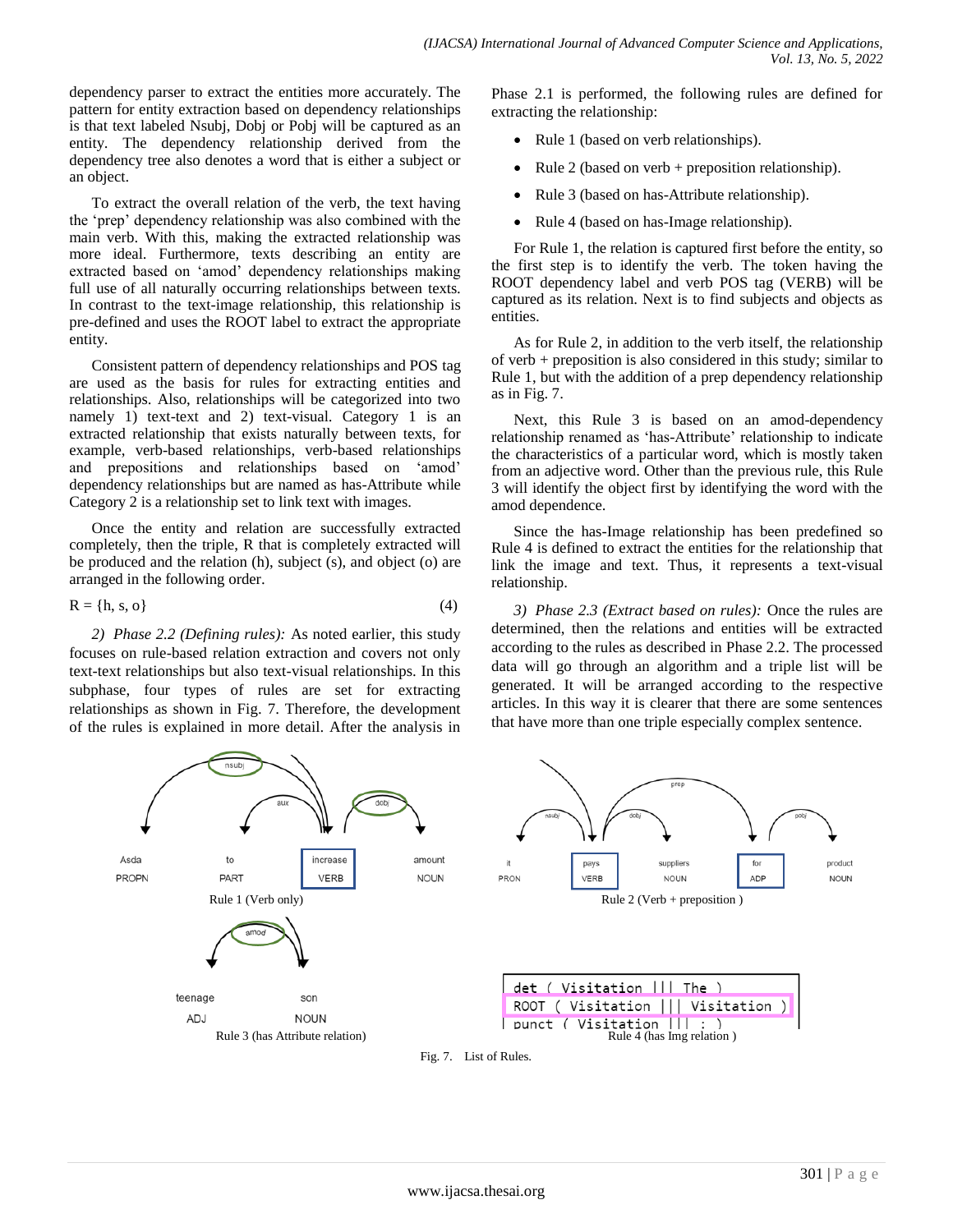### *C. Phase 3 (Build a Multimodal KG)*

In this phase, the relationship of texts and text-visual will be described. The extracted triples will be combined and produce a multimodal knowledge graph which can be formulated as follows. G represents a multimodal knowledge graph for an article that contains a combination of several subgraphs or triples,  $R_n$  where n is the total number of triples extracted.

$$
G = \{R_1, R_2, \dots R_n\}
$$
 (5)

The multimodal KG can be visualized as in Fig. 8 where the graph has two different types of modalities namely text and image. From the graph, there are other subgraphs. A subgraph produced represents a triple.



Fig. 8. Multimodal Knowledge Graph.



Fig. 9. Hanging Sub-graph.

However, after the experiment was done it was found that there was a subgraph that hung alone as in the following example of Fig. 9. For human-like mindset, it can be concluded that the hanging subgraph still has some relation with the image. This relationship can be labelled as an indirect relationship. Thus, the addition of the rule (Rule 5) for the indirect relations will be applied to the subgraph. This relationship will be called has-Bg-Kg where Bg represents Background while Kg represents Knowledge. This relationship indicates that the subgraph describes the background knowledge of an image in addition to creating a stronger relationship between other subgraphs and also the image-text relationship.

### IV. EXPERIMENT AND DISCUSSION

### *A. Experimental Setup*

In this study, the dataset used in this experiment is a subdataset from ION Corpus (Hollink et al., 2016) consisting of 60 news articles published on five newspaper websites, collected from August 2014 and August 2015. This dataset contains a collection of sentences with different difficulty level such as simple sentence which mainly the headline of a news article and the complex/long sentence which are the captions from the images.

The original news articles had to be cleaned for having a lot of information collected (title, caption, date of publication and more). The data that has been extracted from news articles primarily are headlines and captions. These text needs to go through a process of tokenization and stopword removal. The library that will be used for the NLP techniques implemented in this experiment is the Spacy Library. Both processes need to be modified as needed to produce a suitable output.

With the result from the pre-processing phase of the dataset, the texts will go through the dependency parser and a dependency tree will be produced as. Several sentences will be expressed as a dependency tree as an initial step in making rules for the rule-based relation extraction. A total of 60 articles were used to extract relationships and entities to produce triples.

To evaluate the quality and quantity of the generated triples for the multimodal KG, the evaluation is performed by manually extracting triples from the 60 articles. These sentences from the articles are examined for relevant triples and then compared to the triples extracted by the algorithm.

### *B. Comparison*

This section will discuss the comparisons between the two methods from other works such as Gong & Wang [12] and Romadhony et al. [16]. Table V shows the summary of both the comparisons. Gong  $& Wang's method [12] will be$ compared to the way they extract only nouns to link between text as well as visuals. Romadhony et al.'s method [16] extracts the relationships that can be found from the text itself. The rules they set are from the verb and also the ADVMOD dependency relationship where it changes the predicate or verb.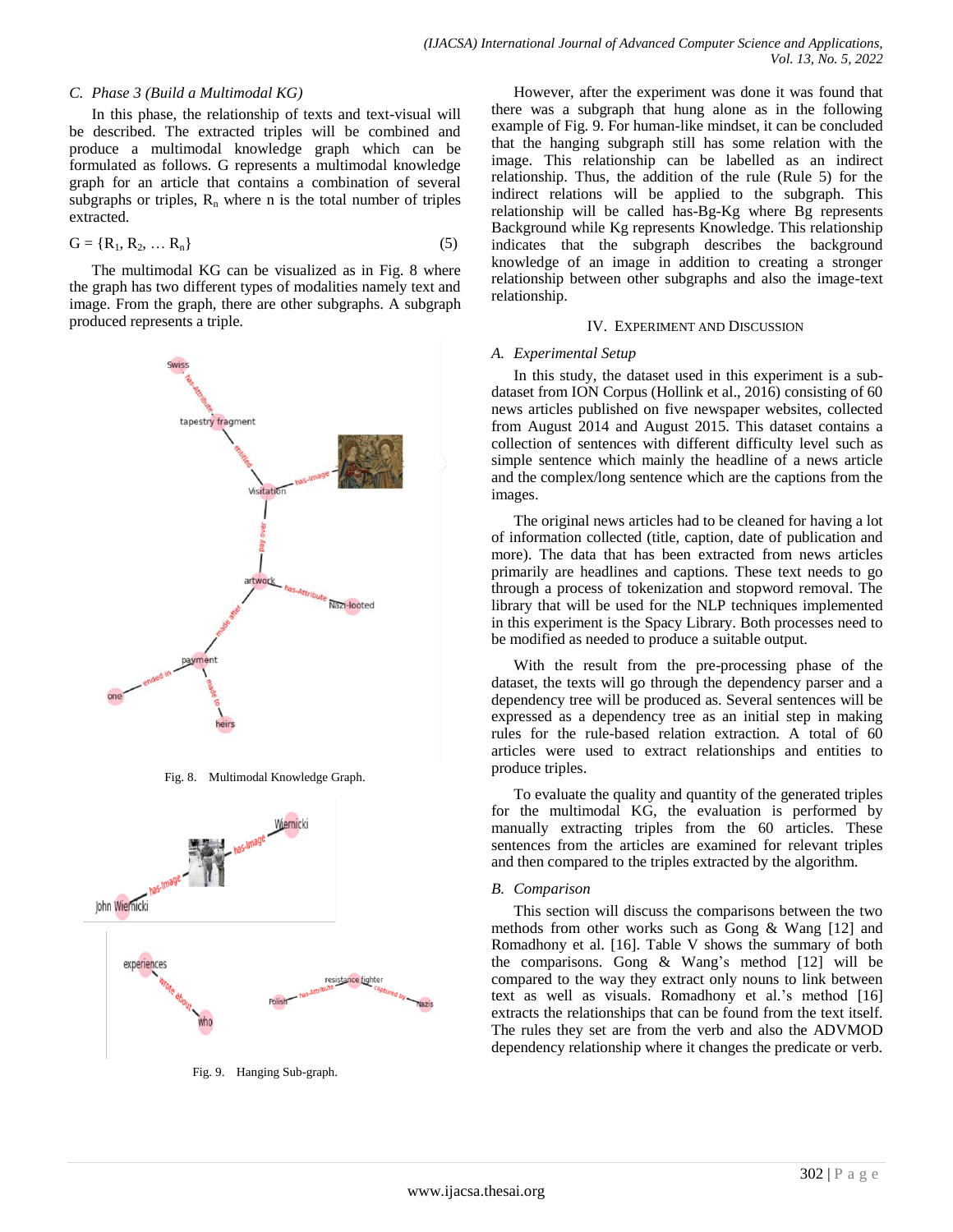TABLE V. SUMMARY OF COMPARISON

| <b>Proposed method</b>                                                                     | Gong $&$ Wang [12]                                                  | Romadhony et al. [16]                                                |
|--------------------------------------------------------------------------------------------|---------------------------------------------------------------------|----------------------------------------------------------------------|
| Extract from verb and<br>also consider<br>preposition                                      | only extract nouns                                                  | Extract from the verb<br>and the ADVMOD<br>dependency relationship   |
| Additional attribute<br>relationship                                                       |                                                                     |                                                                      |
| Has relation between<br>image and text but also<br>extract mostly<br>information available | Has link between text<br>as well as visuals but<br>only simple text | Only extract the<br>relationships that can be<br>found from the text |

The proposed method is an improvement of the following two works. This is because, for the method of Romadhony et al. [16], the authors focus to texts only. For [12], the method used only focuses on the image-text relationship which indirectly ignores other information that can be obtained from the text. This proposed method not only succeeds in extracting the relationship of texts, but also the relationship of image-texts also makes it very full of information to be filled in the multimodal KG to be built.

In addition, the proposed method can also produce triples of a long and complex sentence. The has-Attribute relationship makes the extracted relationship more adequate and less neglect of information from the text. This is because all the information that can be extracted from the text can be used to the fullest.

$$
P = \frac{X \, correctly \, extracted \, triples \, by \, algorithm}{Total \, triples \, extracted \, by \, algorithm} \tag{5}
$$

$$
R = \frac{X \, correctly \, extracted \, by \, algorithm}{Total \, relevant \, triples \, in \, the \, corpus} \tag{6}
$$

This proposed method is evaluated with the formula precision (P) and recall (R). Based on Table VI, here we can see that  $P = 0.90$  and  $R = 0.60$  for this study is the highest when compared to the other two methods. Thus, it can be concluded that this proposed method succeeds in extracting more triples and importantly accurate triples. The value of accuracy (P) here is high because among the 209 triples produced, there are 190 triples produced correctly. However, the recovery value (R) has only a value of 0.6 where only 190 triples are produced out of 319 triples that are theoretically capable of being produced.

TABLE VI. PRECISION AND RECALL SCORE

| <b>Total/Method</b>                                  |                                                | <b>Proposed</b><br>method | (Gong $\&$<br><b>Wang, 2017)</b> | (Romadhony<br>et al., 2018) |
|------------------------------------------------------|------------------------------------------------|---------------------------|----------------------------------|-----------------------------|
| <b>Triples</b><br>should<br>be<br>extracted<br>(319) | The triple is<br>extracted by<br>the algorithm | 209                       | 314                              | 71                          |
|                                                      | Triple the<br>extracted<br>accurately          | 190                       | 147                              | 60                          |
|                                                      | Precision score<br>(P)                         | 0.90                      | 0.47                             | 0.85                        |
|                                                      | Recall score<br>(R)                            | 0.60                      | 0.46                             | 0.20                        |

This proposed method is highly dependent on parser dependency performance making it a challenge because when the performance of this parser is low as it affects the results. Generally, parser performance deteriorates with complex sentences. Another issue faced with complex sentences is the longer the sentence, the more clauses it contains, making it harder to trace back to the subject (entity) in the main clause, which resulted in the extraction of some incomplete triplets with insufficient entities, as described in the previous paragraph. Another reason for the incomplete triplets is because of co-referencing (pronouns) problem. If coreferencing resolution is performed and parser performance for complex sentences can be improved, then the value of R can also be increased.

### V. CONCLUSION

The proposed multimodal KG has successfully extracted the Web image background knowledge from unstructured texts and organized in a structured graph while still maintaining the image-text relationship. A set of rules based on repeated patterns of dependency relations and POS information, can correctly extract from simple to complex sentences regardless of the domain (sport, education, world, etc.). Two additional rules are included to take into consideration the inherent correlation between the Web image with the news headline and image caption. Hence, capturing the background knowledge for Web images that are much needed by researchers in the computer vision field. This multimodal KG can be used as training data for machine learning approaches such as graph embeddings.

#### **REFERENCES**

- [1] Chan, C. S., Johar, A., & Hong, J. L. "Contextual information for image retrieval systems." Proceedings - 2013 10th International Conference on Fuzzy Systems and Knowledge Discovery, FSKD 2013, 2013, pp. 863– 867.
- [2] Tiwari, P. "A Survey on Image Context Extraction Method." International Journal of Innovative Research in Advanced Engineering (IJIRAE), 1(11), 2014, pp. 85–93.
- [3] Wang, B., Lin, D., Xiong, H., & Zheng, Y. F. "Joint Inference of Objects and Scenes with Efficient Learning of Text-Object-Scene Relations." IEEE Transactions on Multimedia, 18(3), 2016, pp. 507– 520.
- [4] Fang, Y., Kuan, K., Lin, J., Tan, C., & Chandrasekhar, V. "Object Detection Meets Knowledge Graphs." 2017, pp. 1661–1667.
- [5] Chu, T. H., Huang, H. H., & Chen, H. H. "Image recall on image-text intertwined lifelogs." Proceedings - 2019 IEEE/WIC/ACM International Conference on Web Intelligence, WI 2019, 2019, pp. 398–402.
- [6] Vondrick, C., Oktay, D., Pirsiavash, H., & Torralba, A. "Predicting Motivations of Actions by Leveraging Text." 2016 IEEE Conference on Computer Vision and Pattern Recognition (CVPR), 2016, pp. 2997– 3005. https://doi.org/10.1109/CVPR.2016.327.
- [7] Hollink, L., Bedjeti, A., van Harmelen, M., & Elliott, D. "A Corpus of Images and Text in Online News." Lrec, 2016, pp. 1377–1382.
- [8] Ramisa, A., Yan, F., Moreno-noguer, F., & Mikolajczyk, K. "BreakingNews: Article Annotation by Image and Text Processing." IEEE Trans Pattern Anal Mach Intell. 40(5), 2018, pp. 1–21.
- [9] Pan, X., Sun, K., Yu, D., Chen, J., Ji, H., Cardie, C., & Yu, D. "Improving Question Answering with External Knowledge." 2019, pp. 27–37.
- [10] Wu, Q., Wang, P., Shen, C., Dick, A., & Van Den Hengel, A. "Ask me anything: Free-form visual question answering based on knowledge from external sources." Proceedings of the IEEE Computer Society